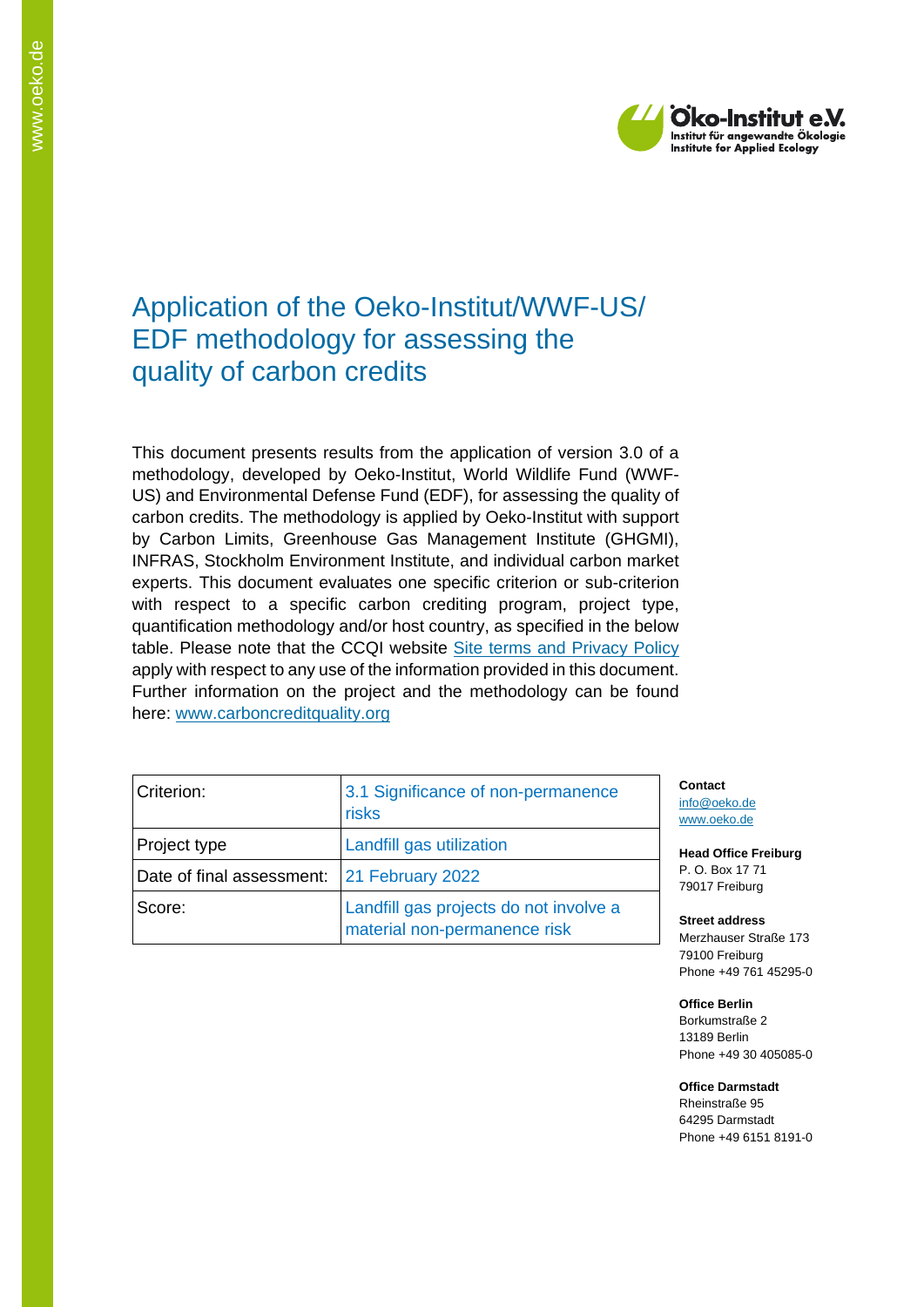# **Assessment**

## **Criterion 3.1**

#### **Relevant scoring methodology provisions**

The methodology evaluates the non-permanence risk of the project type. If the project type is deemed not to have a material non-permanence risk, then quality objective 3 is assigned a score of 5. If there is a material risk of non-permanence, the assessment depends on the outcome of criterion 3.2. The following table provides an overview for which types of mitigation activities nonpermanence risks are considered material and for which not:

| <b>Mitigation activity</b>                                                                                       | Non-permanence risk                                                                                                                                                                                                                                 | <b>Example activities</b>                                                                                                                                                      |
|------------------------------------------------------------------------------------------------------------------|-----------------------------------------------------------------------------------------------------------------------------------------------------------------------------------------------------------------------------------------------------|--------------------------------------------------------------------------------------------------------------------------------------------------------------------------------|
| Destruction of non-CO <sub>2</sub> gases                                                                         | No risk: No reservoir involved.<br>The destruction cannot be<br>physically reversed.                                                                                                                                                                | HFC-23 destruction from HCFC-<br>22 production                                                                                                                                 |
| Avoidance of formation of non-<br>$CO2$ gases, without effecting the<br>amount of carbon stored in<br>reservoirs | No risk: No reservoir involved.<br>The process cannot be physically<br>reversed.                                                                                                                                                                    | Reducing CH <sub>4</sub> emissions from<br>rice cultivation, ruminant livestock<br>or organic waste diversion                                                                  |
| Reducing demand for fossil fuels                                                                                 | No material risk within time<br>horizon relevant for avoiding<br>dangerous climate change<br>(except for possible lock-in effects<br>in the case of activities that lead<br>to a long-term increase in energy<br>or feedstock demand). <sup>1</sup> | Adoption of renewable energy;<br>energy efficiency measures                                                                                                                    |
| Reducing demand for non-<br>renewable biomass (thereby<br>reducing forest degradation)                           | Material risks: natural disturbance<br>risks and anthropogenic factors.                                                                                                                                                                             | Efficient cook stove projects                                                                                                                                                  |
| Enhancing, preserving, or slowing<br>depletion of terrestrial carbon<br>reservoirs                               | Material risks: The size of the risk<br>depends on spatial scale, how<br>underlying drivers are addressed,<br>and stability of the reservoir(s)<br>affected by the mitigation activity.                                                             | Afforestation/reforestation;<br>improved forest management;<br>avoided deforestation/conversion;<br>soil carbon enhancements;<br>peatland preservation or<br>"rewetting"; etc. |
| Storing carbon in geologic<br>reservoirs                                                                         | Material risks: The size of the<br>risks mainly depends on reservoir<br>stability.                                                                                                                                                                  | Carbon capture and storage (CCS<br>BECCS, DACCS, or other)                                                                                                                     |
| Preventing or extinguishing<br>accidental uncontrolled burning of<br>fossil fuels                                | Material risks: The size of the<br>risks mainly depends on reservoir<br>stability.                                                                                                                                                                  | Extinguishing or preventing<br>ignition of fires at waste coal piles                                                                                                           |

<span id="page-1-0"></span><sup>1</sup> An example of such a lock-in effect is a project that installs new natural gas infrastructure, with a technical lifetime of 30 years, to replace an existing oil-based heating system. In the absence of the project, the existing oil-based system would be replaced after 10 years by a new heating system that comes to the market and that operates on 100% renewable energy. In this case, the emission reductions that the natural gas system achieves in the first 10 years of its operation would be reversed in the subsequent 20 years if not replaced by less GHG intensive technology. The project is thus locking in a fossil fuel based solution for the 30 years while renewable energy solution become available.